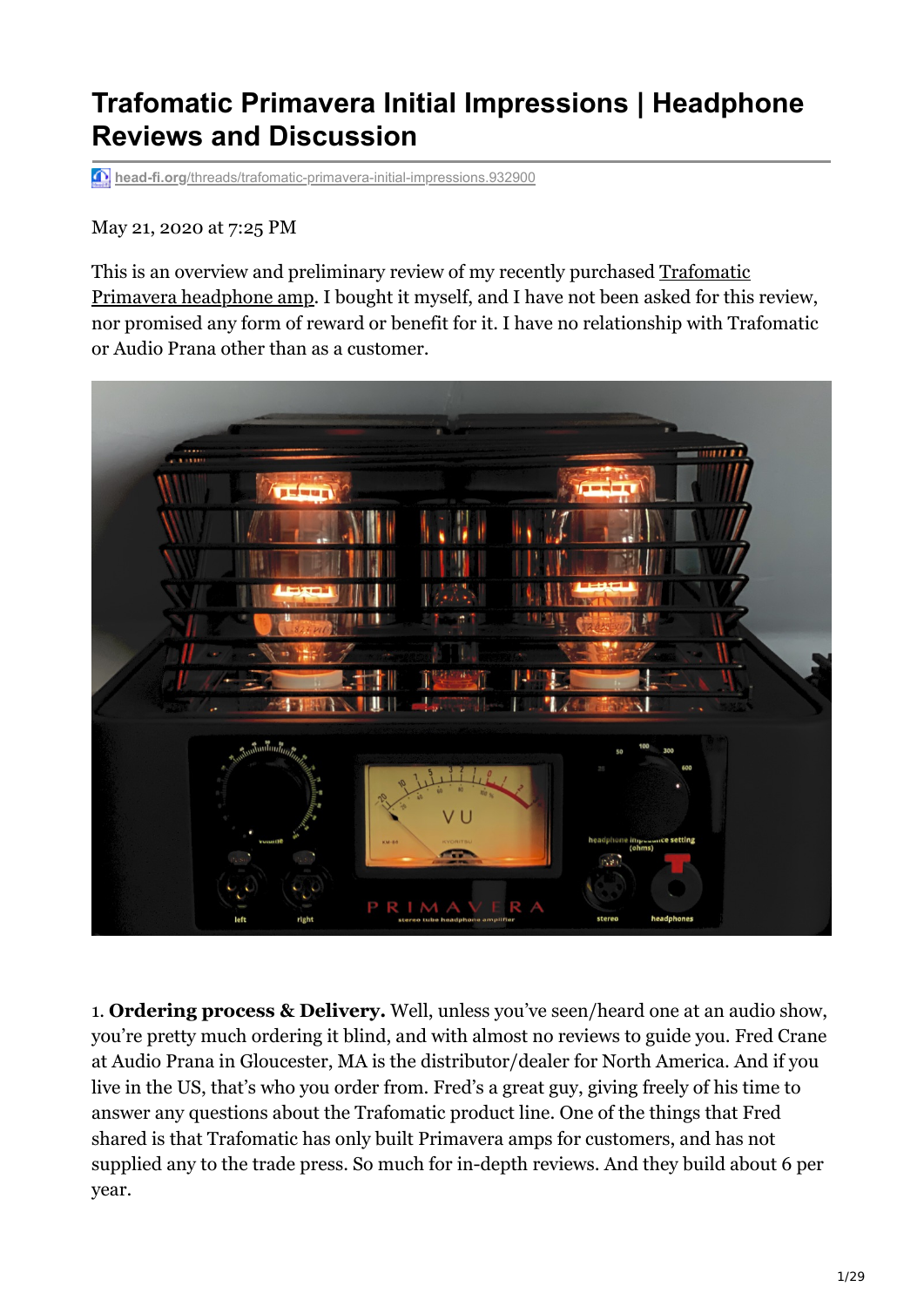Trafomatic will finish the amp in just about any [RAL color](https://www.ralcolor.com/), and can finish it either gloss or with Soft-Touch, a rubbery-like coating. I believe 6moons mentioned this coating in their review of the Lara preamp. The coating is quite cool, and adds to the tactile enjoyment of the amp. Although I had originally set my sights on a sort of Pearl Oyster White color, Trafomatic happened to have enough of the matte black rubber coating material in stock to offer It to me at very little additional charge, but with some additional wait time. I accepted that offer.

It's not cheap. But when you look at some of the other TOTL statement headphone amps from people like MSB, and Viva, you can see that the Primavera is price-competitive in that class. And I happen to know that there are folks out there pairing \$50k+ amps with the SR1a and Susvara.

Color and finish are the only choices. Everything else is stock. Pay your deposit, and settle in for the wait, which can be anywhere from 8-16 weeks. I ordered mine in late February, and it shipped from Serbia early April. When it finally arrived in Massachusetts, Fred turned it around immediately and shipped it overnight to me in California.

It arrives in a big wooden crate, which grossed out at 44.91kg or 99 pounds. My FedEx delivery guy asked for help with it.

**2. Build Quality**. The Primavera is beautiful, especially if you like tube amps. The fit, finish, construction and weight, are very much what one would expect from a \$15k amp.The layout is very much in the style of the deep, slightly narrow, SET look like Decware and so many others. It is built like the proverbial tank. As noted above, it is available in just about any color you could want.

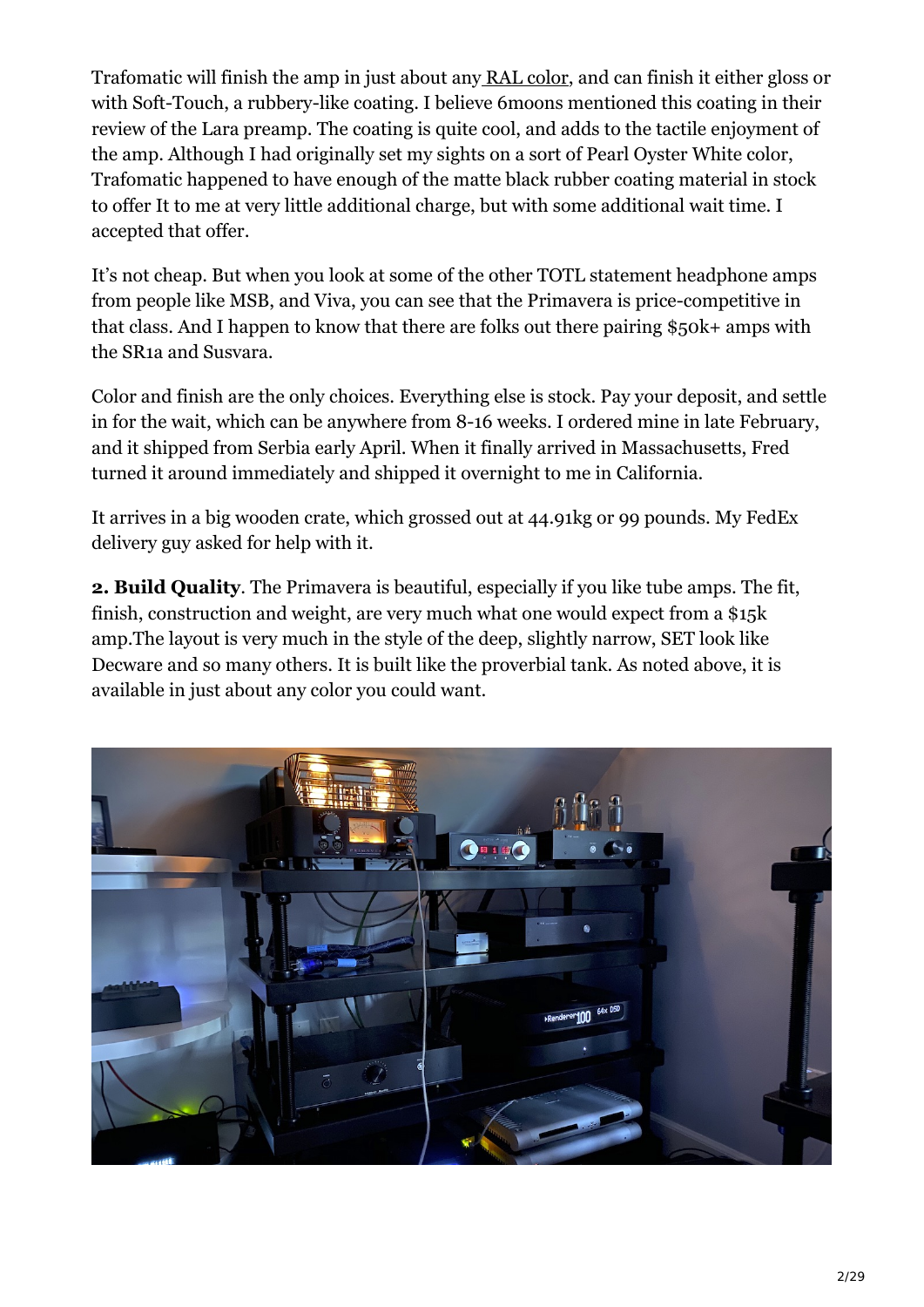**3. The Setup**. The signal chain is NAS—>Cisco Switch via fiber—>Roon Nucleus+— >MSB Select II w/ Network Renderer 2—>Trafomatic Primavera. ICs are Iconoclast. Power cords are Cerious Graphene. The MSB has a Gigafoil 4 and .5m BJC Cat 6 Ethernet in front of it. The Nucleus+, GigaFoil, and Cisco are powered by a Keces P8 [I share this for info only, not to start a cable/power supply/network discussion].

The Susvara specs are:

Frequency Response : 6Hz-75kHz Impedance : 60Ω

Sensitivity : 83dB

Weight : 450g (15.9oz)

It's that 83db sensitivity that seems to be the challenge for most amps. Obviously, any amp capable of driving insensitive speakers would probably do just fine; pretty much all speaker amps and a few headphone amps. Say, something like a Schiit Vidar, which I initially used to drive my SR1a, would be fine. And it is fine. I tried it out one day on the Susvara, ad it didn't sound half bad. I also own a HeadAmp GS-X Mk2 and an LTA Z10E. Both do quite fine by the Susvara, the Z10E to my ears slightly better than the HeadAmp, and at 2.5x in cost, one might hope so.

**4. Initial Listening Impressions**. I purchased the Primavera primarily for use with the Susvara. I also listened to my LCD-4, the MySphere 3.2, and the Focal Utopia. IIRC, a fellow Head-Fier opined that the Primavera would not be a good match for the Susvara due to a perceived impedance mismatch. I think this may have been speculative. Inasmuch as the Sus was one of the headphones used to voice the Primavera's development, that strikes me as an odd speculation, but to each their own. There is no impedance mismatch I can discern. The Trafomatic does not have a 60Ω setting, but it's 50Ω setting is more than close enough. In the well-done owner's manual, the user is cautioned that an impedance higher than a headphone's rated impedance will likely cause distortion [it does], while one lower than the headphone's rating should be fine [it is].

The tracks I listened to repeatedly [there were many more, but these I made into an evaluation-specific playlist]:

| <b>ARTIST,</b> | <b>ALBUM</b>             | <b>TRACK</b>                  |
|----------------|--------------------------|-------------------------------|
| Chris Rea,     | The Road To Hell,        | The Road To Hell 1 & 2        |
| Cowboy Junkies | <b>Trinity Revisited</b> | <b>Blue Moon Revisited</b>    |
| Nirvana        | Nirvana                  | The Man Who Sold The<br>World |
| Manu Katché    | Unstatic                 | Unstatic                      |
| GoGo Penguin   | V <sub>2.0</sub>         | Murmuration                   |
| Mark Knopfler  | Shangri-La               | Boom, Like That               |
| Dead Can Dance | Into The Labyrinth       | Yulunga                       |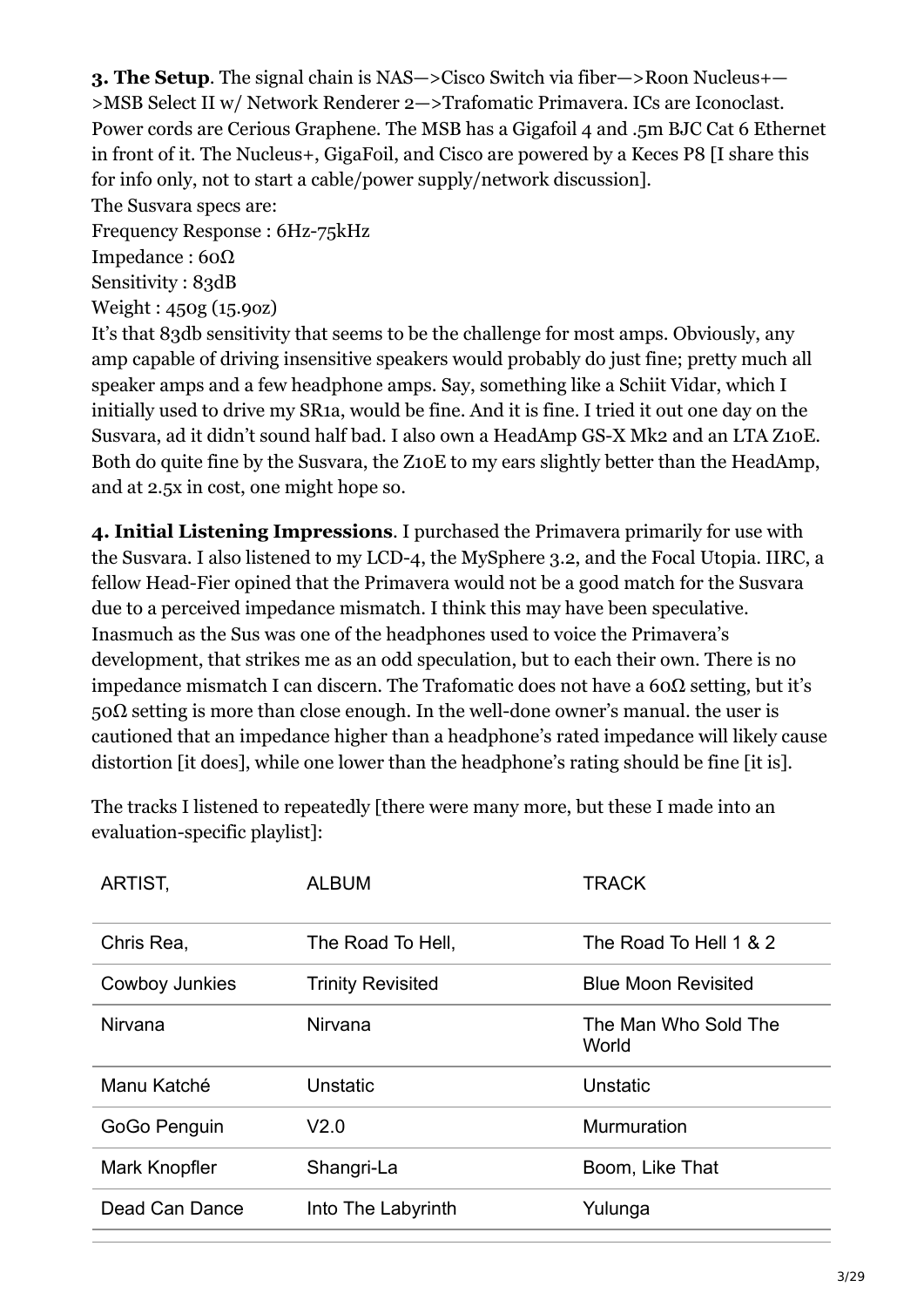| Fiona Joy Hawkins         | Into The Mist                          | Opus 1-3                                  |
|---------------------------|----------------------------------------|-------------------------------------------|
| Yo Yo Ma                  | <b>Vivaldi's Cello</b>                 | Cello Concerto in C minor                 |
| Robert Shaw & ASO         | Verdi Requiem                          | Dies Irae                                 |
| Ozzy Osbourne             | Ozzmosis                               | Perry Mason                               |
| Tsuyoshi Yamamoto<br>Trio | <b>Midnight Sugar</b>                  | <b>Midnight Sugar</b>                     |
| <b>Massive Attack</b>     | Mezzanine                              | <b>Teardrops</b>                          |
| Propellerheads            | Decksanddrumsandrockandroll            | <b>Take California</b>                    |
| <b>Dire Straits</b>       | <b>Brothers In Arms</b>                | One World                                 |
| Getz/Gilberto             | Getz/Gilberto                          | The Girl From Ipanema                     |
| <b>Boz Scaggs</b>         | Dig                                    | Thanks To You                             |
| <b>Dire Straits</b>       | <b>Brothers In Arms</b>                | <b>Brothers In Arms</b>                   |
| <b>Linkin Park</b>        | Meteora                                | <b>Breaking The Habit</b>                 |
| Rush                      | <b>Moving Pictures</b>                 | <b>Tom Sawyer</b>                         |
| <b>Jim Keltner</b>        | <b>Sheffield Drum &amp; Track Disc</b> | Amuseum                                   |
| <b>Steely Dan</b>         | Aja                                    | Josie                                     |
| Supertramp                | Crime of the Century                   | School                                    |
| <b>Black Dub</b>          | <b>Black Dub</b>                       | <b>Surely</b>                             |
| The AIX All Star Band     | <b>Moonlight Acoustica</b>             | <b>Moonlight Acoustica</b>                |
| Pink Floyd                | A Momentary Lapse of Reason            | Sorrow                                    |
| Eddie Money               | Playlist                               | Take Me Home Tonight                      |
| Dead Can Dance            | Labyrinth                              | The Wind That Shakes the<br><b>Barley</b> |
| <b>Fazil Say</b>          | <b>Complete Beethoven Sonatas</b>      | Sonata No. 14 [Moonlight]                 |
| <b>Peter Gabriel</b>      | So                                     | <b>Mercy Street</b>                       |

Here's the TLDR version: the Primavera makes the Susvara. It makes it as good as, maybe better than the Stax SR-009S in all but the most minute and intimate of detail, and on female vocal, percussion, and piano transients. In the ability to disambiguate layers, it is on par with the Stax/T2 combo. From a PRAT, slam, presence, and richness perspective,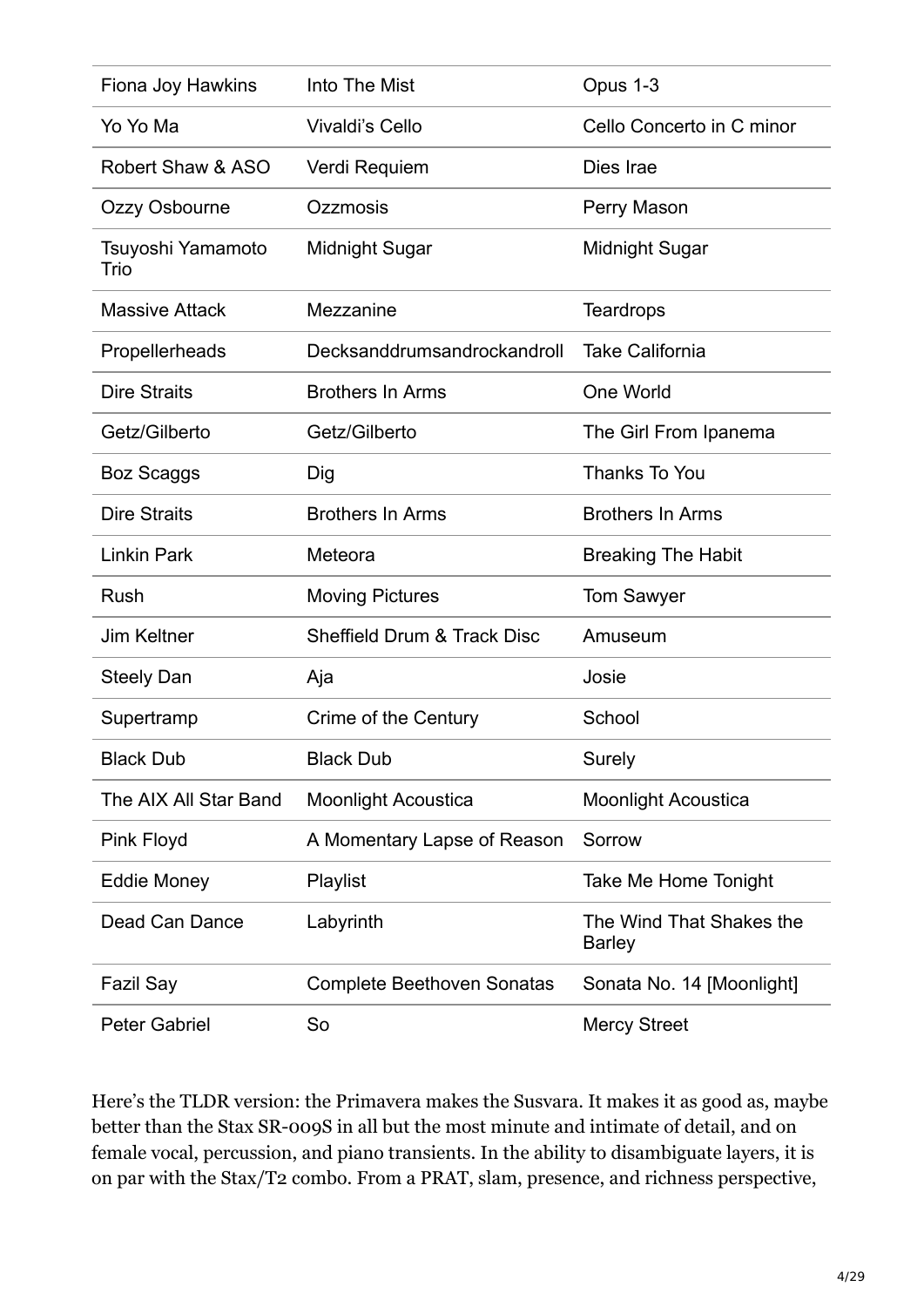it exceeds the RAAL | Requisite SR1a, though it is audibly inferior to the SR1a in detail and speed, transient attack and decay. So is everything else.

## 5. **Specific SQ Topics**.

a.It's really tough to beat the Stax SR-009S/T2 combo on piano and female vocals. As wonderful as the SR1a is, it sometimes feels like the speed takes precedence over the fullness. Depending on the recording location—*e.g.*, a church vs. a studio, the size of the hall, etc.—and how much "air" one desires around one's ears, one can easily find the SR1a and the Stax a tossup. But if one wants to really hear and feel the orchestra during something magnificent like *Verdi's Requiem*, neither the SR1a nor the 009/S can deliver what the Primavera/Susvara can. This is also true of smaller scale stuff, like GoGo Penguin's *Murmuration*, which has some visceral bass lines in the build up to its climax. The Stax and RAAL simply cannot do what the Susvara does with the Trafomatic. Similarly, the Cowboy Junkies' *Blue Moon Revisited* reveals some significant differences between the cans. There are wonderful bass lines in this track, that the Sus reproduces better than the other two cans. But there is also soundstage, air, and transients that both the SR1a and Stax reproduce slightly more realistically. [Note: I apply some EQ in Roon to the SR1a when listening, to bring the bass up a touch, but it's still no match for the Sus. and sometimes the Stax.]

b.I mentioned disambiguating layers above. Take a recording from the old Phil Spector wall of sound era, or a more modern equivalent like Eddie Money's *Take Me Home Tonight*, or almost any massed symphonic/choral work like the *Requiem* or *Beethoven's 9th*. The Susvara will separate and reveal the various layers upon layers that such recordings deliver [either as a bit of a gimmick in the Spector case, or more naturally in a symphonic hall]. On my HeadAmp and Z10E, those layers are more "congested" on the Susvara, and thus quite a bit less desirable than the TOTL amps for the Stax and the RAAL. But that changes with the Trafomatic. Like peeling and reassembling all the layers of an onion, or some Tony Stark virtual 3D design holography, both the whole and the parts become audible.The Susvara is not quite as fast as the Stax, or the SR1a, but its presentation of the fuller audio spectrum provides proper weight, and thus imaging and location, to those instruments that produce the bass lines. Cymbal crashes may be slightly thicker, but the tympanis nearby are more realistic.

c.For some people, electrostats can be a bit zingy. I think that is usually a shortcoming in the amplification, but maybe not all of it. A good planar should have none of that, and very nearly all the speed of the electrostat. The Susvara does. I found myself replaying some tracks like *Blue Moon Revisited* and *Murmuration* over and over again, just to delight in the balanced combo of speed and top-to-bottom SQ.

d.I apologize to anyone who is offended by this, but the LCD-4 is just not in the discussion. Whether on the Primavera or the HeadAmp or the Z10E, it comes across as too warm even dark, veiled, and thick. I had not listened to my LCD-4 in quite some time; I was startled at how poorly it compared to the other cans. On bass, it thumped all the others but the Susvara, but that's not enough to carry the day. Granted, I am a bit of a speed and detail freak, but compared to the other three cans, the LCD-4 sounded veiled and a bit sluggish.